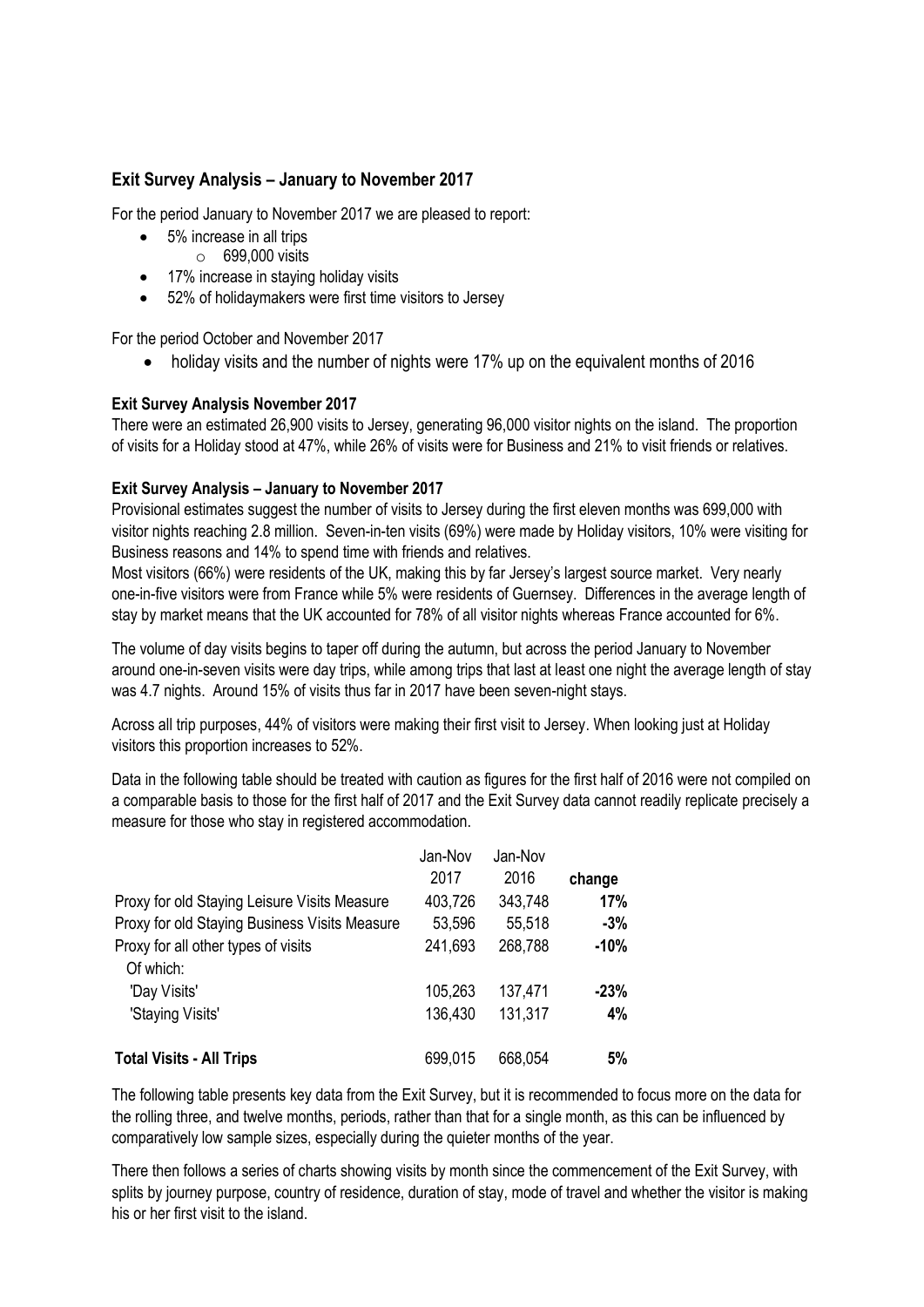| <b>Total Visits</b><br>26,946<br>699,015<br>720,012<br>176,512<br><b>Headline Data</b><br>41%<br>22%<br>annual change<br>701,273<br>96,273<br><b>Total Visitor Nights</b><br>2,817,240<br>2,933,723<br>39%<br>7%<br>annual change<br>Nights per visit (all)<br>3.6<br>4.0<br>4.0<br>4.1<br>4.7<br>Nights per visit (overnighters)<br>4.8<br>4.0<br>4.7<br>16,371<br>139<br>16,273<br><b>Visiting Yachtsmen</b><br>1,742<br>$-26%$<br>$-3%$<br>annual change<br>738<br>Cruise<br>3,278<br>3,278<br>779%<br>annual change<br><b>Trip Purpose</b><br>12,651<br>121,469<br>Holiday<br>480,557<br>489,184<br>100%<br>32%<br>annual change<br>20,559<br><b>Business</b><br>6,918<br>68,142<br>72,156<br>8%<br>12%<br>annual change<br><b>Visiting Friends &amp; Relatives</b><br>23,037<br>95,096<br>100,053<br>5,627<br>10%<br>annual change<br>32%<br>Other<br>1,611<br>8,967<br>35,669<br>38,971<br>$-20%$<br>$-16%$<br>annual change<br><b>UK</b><br>470,907<br>20,652<br>121,787<br>458,281<br>39%<br>20%<br>annual change<br><b>Country of Residence</b><br>2,520<br>30,310<br>130,066<br>135,566<br>France<br>216%<br>71%<br>annual change<br>134<br>20,703<br>20,781<br>5,289<br>Germany<br>$-59%$<br>6%<br>annual change<br>2,502<br>8,425<br>36,242<br>37,769<br>Guernsey<br>31%<br>$0\%$<br>annual change<br>Other / Not known<br>803<br>8,984<br>45,372<br>46,534<br>$-31%$<br>$-13%$<br>annual change<br>19,649<br>3,444<br>222,329<br>Sea (inc Cruise & Yachtsmen)<br>51,543<br><b>Mode</b><br>123%<br>47%<br>annual change<br>Air (inc Private Plane)<br>23,502<br>124,970<br>476,686<br>700,363<br>34%<br>14%<br>annual change<br>Day Visit<br>2,822<br>105,263<br>109,431<br>26,181<br>16%<br>39%<br>annual change<br>15,665<br>247,926<br>258,294<br>64,727<br><b>Duration of Stay</b><br>1-3 nights<br>73%<br>annual change<br>18%<br>4-6 nights<br>50,346<br>196,982<br>201,158<br>5,698<br>15%<br>annual change<br>24%<br>103,803<br>1,271<br>103,327<br>7 nights<br>24,835 |  | <b>Month of</b><br>November 2017 | 3 months to<br>November 2017 | January to<br>November 2017 | <b>Rolling 12</b><br><b>Months</b> |
|--------------------------------------------------------------------------------------------------------------------------------------------------------------------------------------------------------------------------------------------------------------------------------------------------------------------------------------------------------------------------------------------------------------------------------------------------------------------------------------------------------------------------------------------------------------------------------------------------------------------------------------------------------------------------------------------------------------------------------------------------------------------------------------------------------------------------------------------------------------------------------------------------------------------------------------------------------------------------------------------------------------------------------------------------------------------------------------------------------------------------------------------------------------------------------------------------------------------------------------------------------------------------------------------------------------------------------------------------------------------------------------------------------------------------------------------------------------------------------------------------------------------------------------------------------------------------------------------------------------------------------------------------------------------------------------------------------------------------------------------------------------------------------------------------------------------------------------------------------------------------------------------------------------------------------------------------------------------------------------------|--|----------------------------------|------------------------------|-----------------------------|------------------------------------|
|                                                                                                                                                                                                                                                                                                                                                                                                                                                                                                                                                                                                                                                                                                                                                                                                                                                                                                                                                                                                                                                                                                                                                                                                                                                                                                                                                                                                                                                                                                                                                                                                                                                                                                                                                                                                                                                                                                                                                                                            |  |                                  |                              |                             |                                    |
|                                                                                                                                                                                                                                                                                                                                                                                                                                                                                                                                                                                                                                                                                                                                                                                                                                                                                                                                                                                                                                                                                                                                                                                                                                                                                                                                                                                                                                                                                                                                                                                                                                                                                                                                                                                                                                                                                                                                                                                            |  |                                  |                              |                             |                                    |
|                                                                                                                                                                                                                                                                                                                                                                                                                                                                                                                                                                                                                                                                                                                                                                                                                                                                                                                                                                                                                                                                                                                                                                                                                                                                                                                                                                                                                                                                                                                                                                                                                                                                                                                                                                                                                                                                                                                                                                                            |  |                                  |                              |                             |                                    |
|                                                                                                                                                                                                                                                                                                                                                                                                                                                                                                                                                                                                                                                                                                                                                                                                                                                                                                                                                                                                                                                                                                                                                                                                                                                                                                                                                                                                                                                                                                                                                                                                                                                                                                                                                                                                                                                                                                                                                                                            |  |                                  |                              |                             |                                    |
|                                                                                                                                                                                                                                                                                                                                                                                                                                                                                                                                                                                                                                                                                                                                                                                                                                                                                                                                                                                                                                                                                                                                                                                                                                                                                                                                                                                                                                                                                                                                                                                                                                                                                                                                                                                                                                                                                                                                                                                            |  |                                  |                              |                             |                                    |
|                                                                                                                                                                                                                                                                                                                                                                                                                                                                                                                                                                                                                                                                                                                                                                                                                                                                                                                                                                                                                                                                                                                                                                                                                                                                                                                                                                                                                                                                                                                                                                                                                                                                                                                                                                                                                                                                                                                                                                                            |  |                                  |                              |                             |                                    |
|                                                                                                                                                                                                                                                                                                                                                                                                                                                                                                                                                                                                                                                                                                                                                                                                                                                                                                                                                                                                                                                                                                                                                                                                                                                                                                                                                                                                                                                                                                                                                                                                                                                                                                                                                                                                                                                                                                                                                                                            |  |                                  |                              |                             |                                    |
|                                                                                                                                                                                                                                                                                                                                                                                                                                                                                                                                                                                                                                                                                                                                                                                                                                                                                                                                                                                                                                                                                                                                                                                                                                                                                                                                                                                                                                                                                                                                                                                                                                                                                                                                                                                                                                                                                                                                                                                            |  |                                  |                              |                             |                                    |
|                                                                                                                                                                                                                                                                                                                                                                                                                                                                                                                                                                                                                                                                                                                                                                                                                                                                                                                                                                                                                                                                                                                                                                                                                                                                                                                                                                                                                                                                                                                                                                                                                                                                                                                                                                                                                                                                                                                                                                                            |  |                                  |                              |                             |                                    |
|                                                                                                                                                                                                                                                                                                                                                                                                                                                                                                                                                                                                                                                                                                                                                                                                                                                                                                                                                                                                                                                                                                                                                                                                                                                                                                                                                                                                                                                                                                                                                                                                                                                                                                                                                                                                                                                                                                                                                                                            |  |                                  |                              |                             |                                    |
|                                                                                                                                                                                                                                                                                                                                                                                                                                                                                                                                                                                                                                                                                                                                                                                                                                                                                                                                                                                                                                                                                                                                                                                                                                                                                                                                                                                                                                                                                                                                                                                                                                                                                                                                                                                                                                                                                                                                                                                            |  |                                  |                              |                             |                                    |
|                                                                                                                                                                                                                                                                                                                                                                                                                                                                                                                                                                                                                                                                                                                                                                                                                                                                                                                                                                                                                                                                                                                                                                                                                                                                                                                                                                                                                                                                                                                                                                                                                                                                                                                                                                                                                                                                                                                                                                                            |  |                                  |                              |                             |                                    |
|                                                                                                                                                                                                                                                                                                                                                                                                                                                                                                                                                                                                                                                                                                                                                                                                                                                                                                                                                                                                                                                                                                                                                                                                                                                                                                                                                                                                                                                                                                                                                                                                                                                                                                                                                                                                                                                                                                                                                                                            |  |                                  |                              |                             |                                    |
|                                                                                                                                                                                                                                                                                                                                                                                                                                                                                                                                                                                                                                                                                                                                                                                                                                                                                                                                                                                                                                                                                                                                                                                                                                                                                                                                                                                                                                                                                                                                                                                                                                                                                                                                                                                                                                                                                                                                                                                            |  |                                  |                              |                             |                                    |
|                                                                                                                                                                                                                                                                                                                                                                                                                                                                                                                                                                                                                                                                                                                                                                                                                                                                                                                                                                                                                                                                                                                                                                                                                                                                                                                                                                                                                                                                                                                                                                                                                                                                                                                                                                                                                                                                                                                                                                                            |  |                                  |                              |                             |                                    |
|                                                                                                                                                                                                                                                                                                                                                                                                                                                                                                                                                                                                                                                                                                                                                                                                                                                                                                                                                                                                                                                                                                                                                                                                                                                                                                                                                                                                                                                                                                                                                                                                                                                                                                                                                                                                                                                                                                                                                                                            |  |                                  |                              |                             |                                    |
|                                                                                                                                                                                                                                                                                                                                                                                                                                                                                                                                                                                                                                                                                                                                                                                                                                                                                                                                                                                                                                                                                                                                                                                                                                                                                                                                                                                                                                                                                                                                                                                                                                                                                                                                                                                                                                                                                                                                                                                            |  |                                  |                              |                             |                                    |
|                                                                                                                                                                                                                                                                                                                                                                                                                                                                                                                                                                                                                                                                                                                                                                                                                                                                                                                                                                                                                                                                                                                                                                                                                                                                                                                                                                                                                                                                                                                                                                                                                                                                                                                                                                                                                                                                                                                                                                                            |  |                                  |                              |                             |                                    |
|                                                                                                                                                                                                                                                                                                                                                                                                                                                                                                                                                                                                                                                                                                                                                                                                                                                                                                                                                                                                                                                                                                                                                                                                                                                                                                                                                                                                                                                                                                                                                                                                                                                                                                                                                                                                                                                                                                                                                                                            |  |                                  |                              |                             |                                    |
|                                                                                                                                                                                                                                                                                                                                                                                                                                                                                                                                                                                                                                                                                                                                                                                                                                                                                                                                                                                                                                                                                                                                                                                                                                                                                                                                                                                                                                                                                                                                                                                                                                                                                                                                                                                                                                                                                                                                                                                            |  |                                  |                              |                             |                                    |
|                                                                                                                                                                                                                                                                                                                                                                                                                                                                                                                                                                                                                                                                                                                                                                                                                                                                                                                                                                                                                                                                                                                                                                                                                                                                                                                                                                                                                                                                                                                                                                                                                                                                                                                                                                                                                                                                                                                                                                                            |  |                                  |                              |                             |                                    |
|                                                                                                                                                                                                                                                                                                                                                                                                                                                                                                                                                                                                                                                                                                                                                                                                                                                                                                                                                                                                                                                                                                                                                                                                                                                                                                                                                                                                                                                                                                                                                                                                                                                                                                                                                                                                                                                                                                                                                                                            |  |                                  |                              |                             |                                    |
|                                                                                                                                                                                                                                                                                                                                                                                                                                                                                                                                                                                                                                                                                                                                                                                                                                                                                                                                                                                                                                                                                                                                                                                                                                                                                                                                                                                                                                                                                                                                                                                                                                                                                                                                                                                                                                                                                                                                                                                            |  |                                  |                              |                             |                                    |
|                                                                                                                                                                                                                                                                                                                                                                                                                                                                                                                                                                                                                                                                                                                                                                                                                                                                                                                                                                                                                                                                                                                                                                                                                                                                                                                                                                                                                                                                                                                                                                                                                                                                                                                                                                                                                                                                                                                                                                                            |  |                                  |                              |                             |                                    |
|                                                                                                                                                                                                                                                                                                                                                                                                                                                                                                                                                                                                                                                                                                                                                                                                                                                                                                                                                                                                                                                                                                                                                                                                                                                                                                                                                                                                                                                                                                                                                                                                                                                                                                                                                                                                                                                                                                                                                                                            |  |                                  |                              |                             |                                    |
|                                                                                                                                                                                                                                                                                                                                                                                                                                                                                                                                                                                                                                                                                                                                                                                                                                                                                                                                                                                                                                                                                                                                                                                                                                                                                                                                                                                                                                                                                                                                                                                                                                                                                                                                                                                                                                                                                                                                                                                            |  |                                  |                              |                             |                                    |
|                                                                                                                                                                                                                                                                                                                                                                                                                                                                                                                                                                                                                                                                                                                                                                                                                                                                                                                                                                                                                                                                                                                                                                                                                                                                                                                                                                                                                                                                                                                                                                                                                                                                                                                                                                                                                                                                                                                                                                                            |  |                                  |                              |                             |                                    |
|                                                                                                                                                                                                                                                                                                                                                                                                                                                                                                                                                                                                                                                                                                                                                                                                                                                                                                                                                                                                                                                                                                                                                                                                                                                                                                                                                                                                                                                                                                                                                                                                                                                                                                                                                                                                                                                                                                                                                                                            |  |                                  |                              |                             |                                    |
|                                                                                                                                                                                                                                                                                                                                                                                                                                                                                                                                                                                                                                                                                                                                                                                                                                                                                                                                                                                                                                                                                                                                                                                                                                                                                                                                                                                                                                                                                                                                                                                                                                                                                                                                                                                                                                                                                                                                                                                            |  |                                  |                              |                             |                                    |
|                                                                                                                                                                                                                                                                                                                                                                                                                                                                                                                                                                                                                                                                                                                                                                                                                                                                                                                                                                                                                                                                                                                                                                                                                                                                                                                                                                                                                                                                                                                                                                                                                                                                                                                                                                                                                                                                                                                                                                                            |  |                                  |                              |                             |                                    |
|                                                                                                                                                                                                                                                                                                                                                                                                                                                                                                                                                                                                                                                                                                                                                                                                                                                                                                                                                                                                                                                                                                                                                                                                                                                                                                                                                                                                                                                                                                                                                                                                                                                                                                                                                                                                                                                                                                                                                                                            |  |                                  |                              |                             |                                    |
|                                                                                                                                                                                                                                                                                                                                                                                                                                                                                                                                                                                                                                                                                                                                                                                                                                                                                                                                                                                                                                                                                                                                                                                                                                                                                                                                                                                                                                                                                                                                                                                                                                                                                                                                                                                                                                                                                                                                                                                            |  |                                  |                              |                             |                                    |
|                                                                                                                                                                                                                                                                                                                                                                                                                                                                                                                                                                                                                                                                                                                                                                                                                                                                                                                                                                                                                                                                                                                                                                                                                                                                                                                                                                                                                                                                                                                                                                                                                                                                                                                                                                                                                                                                                                                                                                                            |  |                                  |                              |                             |                                    |
|                                                                                                                                                                                                                                                                                                                                                                                                                                                                                                                                                                                                                                                                                                                                                                                                                                                                                                                                                                                                                                                                                                                                                                                                                                                                                                                                                                                                                                                                                                                                                                                                                                                                                                                                                                                                                                                                                                                                                                                            |  |                                  |                              |                             |                                    |
|                                                                                                                                                                                                                                                                                                                                                                                                                                                                                                                                                                                                                                                                                                                                                                                                                                                                                                                                                                                                                                                                                                                                                                                                                                                                                                                                                                                                                                                                                                                                                                                                                                                                                                                                                                                                                                                                                                                                                                                            |  |                                  |                              |                             |                                    |
|                                                                                                                                                                                                                                                                                                                                                                                                                                                                                                                                                                                                                                                                                                                                                                                                                                                                                                                                                                                                                                                                                                                                                                                                                                                                                                                                                                                                                                                                                                                                                                                                                                                                                                                                                                                                                                                                                                                                                                                            |  |                                  |                              |                             |                                    |
|                                                                                                                                                                                                                                                                                                                                                                                                                                                                                                                                                                                                                                                                                                                                                                                                                                                                                                                                                                                                                                                                                                                                                                                                                                                                                                                                                                                                                                                                                                                                                                                                                                                                                                                                                                                                                                                                                                                                                                                            |  |                                  |                              |                             |                                    |
| $-13%$<br>25%<br>annual change                                                                                                                                                                                                                                                                                                                                                                                                                                                                                                                                                                                                                                                                                                                                                                                                                                                                                                                                                                                                                                                                                                                                                                                                                                                                                                                                                                                                                                                                                                                                                                                                                                                                                                                                                                                                                                                                                                                                                             |  |                                  |                              |                             |                                    |
| 8+ nights<br>1,490<br>10,424<br>45,517<br>47,327<br>19%<br>$-2%$<br>annual change                                                                                                                                                                                                                                                                                                                                                                                                                                                                                                                                                                                                                                                                                                                                                                                                                                                                                                                                                                                                                                                                                                                                                                                                                                                                                                                                                                                                                                                                                                                                                                                                                                                                                                                                                                                                                                                                                                          |  |                                  |                              |                             |                                    |